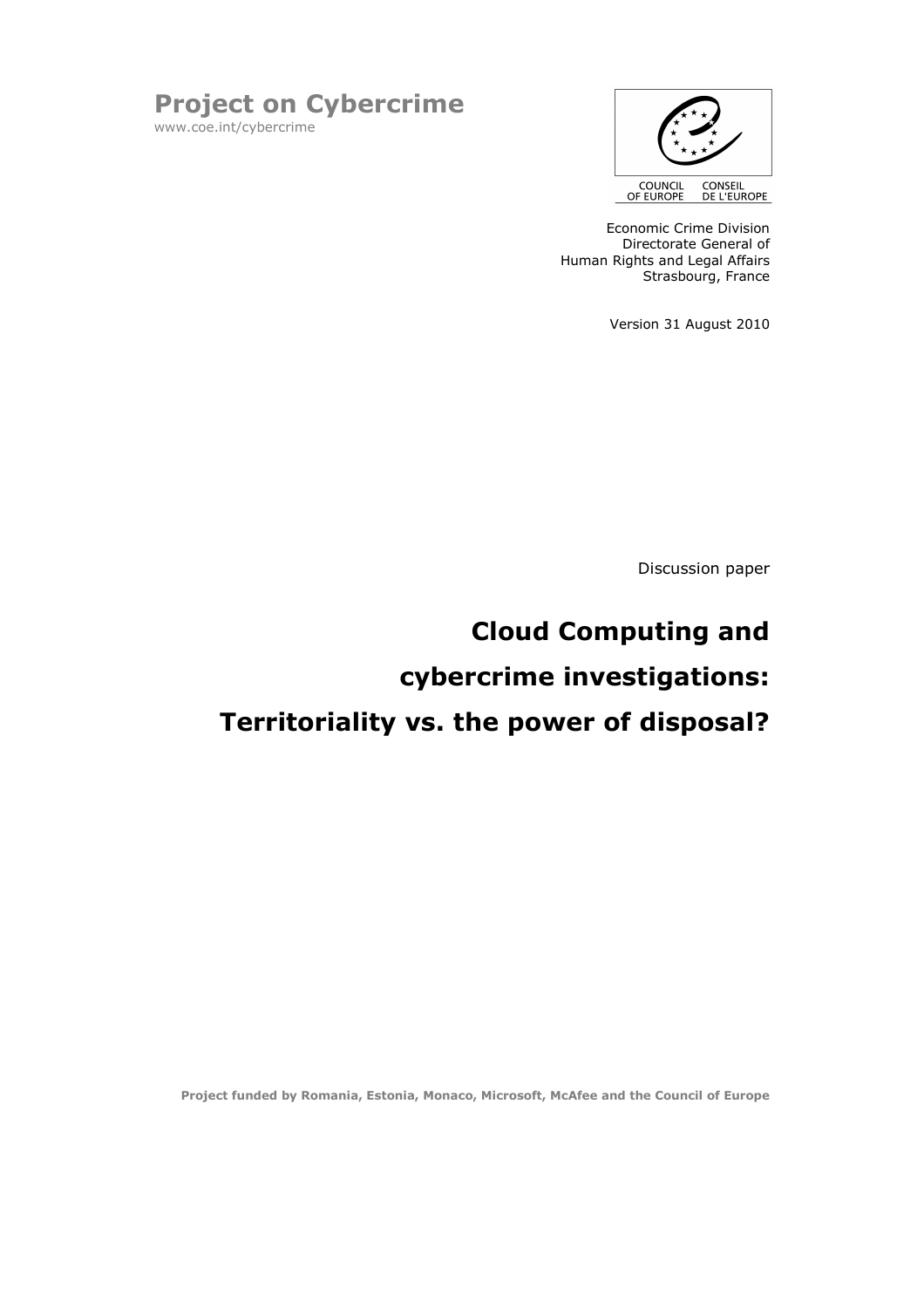This discussion paper has been prepared by Jan Spoenle (Germany) for the Economic Crime Division of the Council of Europe (Directorate General of Human Rights and Legal Affairs) within the framework of the global Project on Cybercrime.

#### Contact

For comments or further information please contact:

Economic Crime Division Directorate General of Human Rights and Legal Affairs Council of Europe Strasbourg, France

Tel: +33-3-9021-4506 Fax: +33-3-9021-5650 Email: alexander.seger@coe.int www.coe.int/cybercrime

Disclaimer:

This technical report does not necessarily reflect official positions of the Council of Europe or of the donors funding this project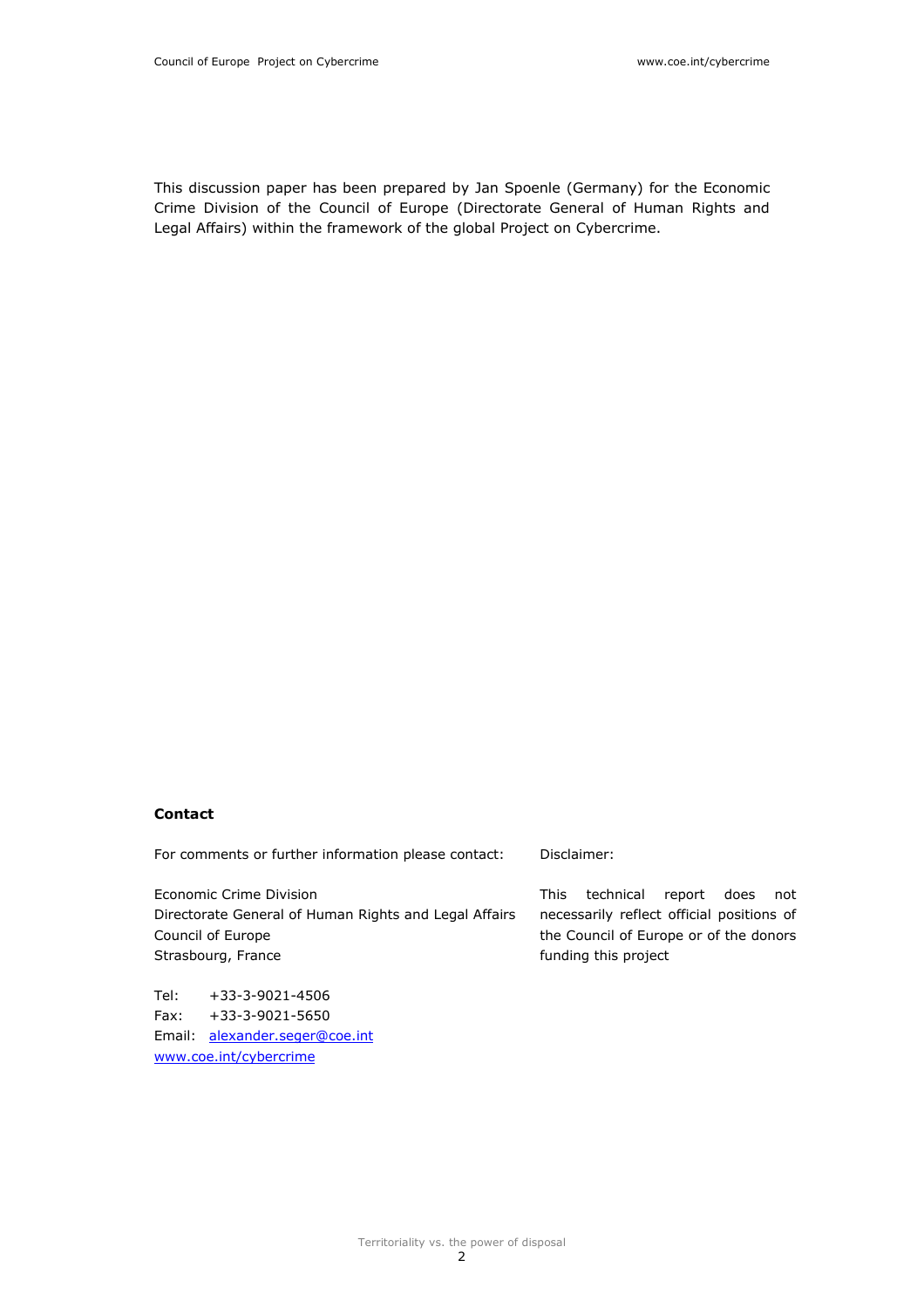## Contents

| $\mathbf{2}$ |     |  |  |
|--------------|-----|--|--|
|              |     |  |  |
|              | 2.1 |  |  |
|              | 2.2 |  |  |
|              |     |  |  |
|              | 3.1 |  |  |
|              |     |  |  |
|              |     |  |  |
|              |     |  |  |
|              |     |  |  |
|              |     |  |  |
|              |     |  |  |
|              |     |  |  |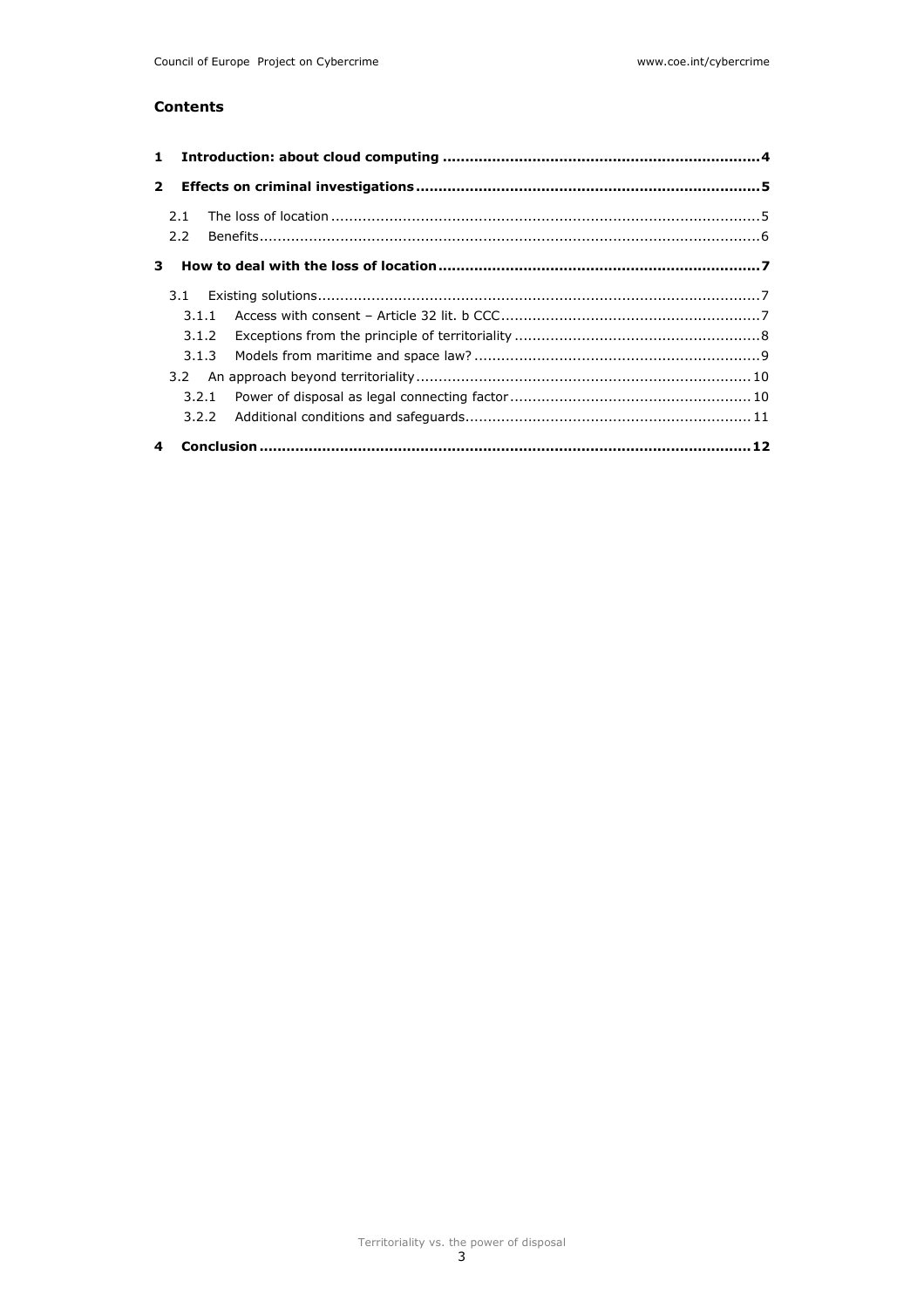# 1 Introduction: about cloud computing

With cybercrime having grown out of infancy, gaining professionalism and proving to be a bold threat to individuals, businesses and institutions of all kinds alike, paradigm shifts in the way we use information technology come as a mixed blessing: cybercriminals do not only gain profit from the same benefits available to regular customers, but are also among the first to detect and exploit loopholes and other side effects of new technologies. In cloud computing, such a paradigm shift is taking place right now.

Before the 1980s, computing was done by large mainframe computers, where a single machine served many users. After that, the client-server model allowed for a distribution of computational tasks within a network, though the usually smaller office client machine still requires to run software of its own, which has to be configured and administered by the client user. In cloud computing, however, almost all computational tasks including the installation, configuration and administration of adequate software are taking place within the cloud – a multitude of servers connected among each other and accessible via the Internet, often through a web interface, thus forming a "cloud" of computational power. In contrast to the mainframe age, many machines now serve single users.

There are different flavours of cloud computing like IaaS and Saas;<sup>1</sup> however, since the underlying principle is the same, the differences do not matter in terms of effects on criminal investigations. What matters to prosecutors and investigators are the use cases not only available to sophisticated and organized cybercriminal gangs, but also to regular Internet users, as more and more people shift parts of their lives into digital realms, which already leads to rising numbers of crimes against the confidentiality, integrity and availability of computer data and systems (so-called CIA offences<sup>2</sup>). Therefore, in order to understand the problems posed by cloud computing, it might prove useful to pick two wildly popular use cases of this technology and explain their ramifications - Google Mail and Dropbox. $3$ 

Google Mail provides e-mail services in a variety of ways: it's a webmail service, so users can access it via their Internet browser of choice without the need to install and use an e-mail client. Using the latter, however, is also possible, enabling users to receive their e-mail over POP or IMAP protocols. And last but not least, there are dedicated clients for certain mobile equipment such as Android OS smartphones<sup>4</sup> offering always-on modes where e-mail will be delivered instantly. Common to all these services is the underlying principle of cloud storage: every e-mail sent and received through Google Mail as well as every attached file will be stored by Google Inc. within its "cloud" of servers scattered all over the world; Google provides several gigabytes of storage for each individual user. Due to positive effects in terms of availability, power consumption and costs, the users' data is constantly moved around within the "cloud" by algorithms. Therefore, it's always possible to access a certain e-

i<br>I

 $<sup>1</sup>$  These acronyms translate to "Infrastructure as a Service" and "Software as a Service"; for</sup> details see Schwerha IV, Joseph J., "Law Enforcement Challenges in Transborder Acquisition of Electronic Evidence from "Cloud Computing Providers", Project on Cybercrime discussion paper, January 2010, available electronically in PDF format from http://www.coe.int/t/dghl/cooperation/economiccrime/cybercrime/Documents/Reports-Presentations/2079 reps IF10 reps\_joeschwerha1a.pdf and Spies, Axel, "Cloud Computing – Schwarze Löcher im Datenschutzrecht", Multimedia und Recht issue 5 (2009), pp. XI – XII.

 $2$  See Articles 2 – 6 of the Budapest Convention on Cybercrime.

<sup>&</sup>lt;sup>3</sup> See http://mail.google.com and http://www.dropbox.com.

<sup>4</sup> See http://www.android.com.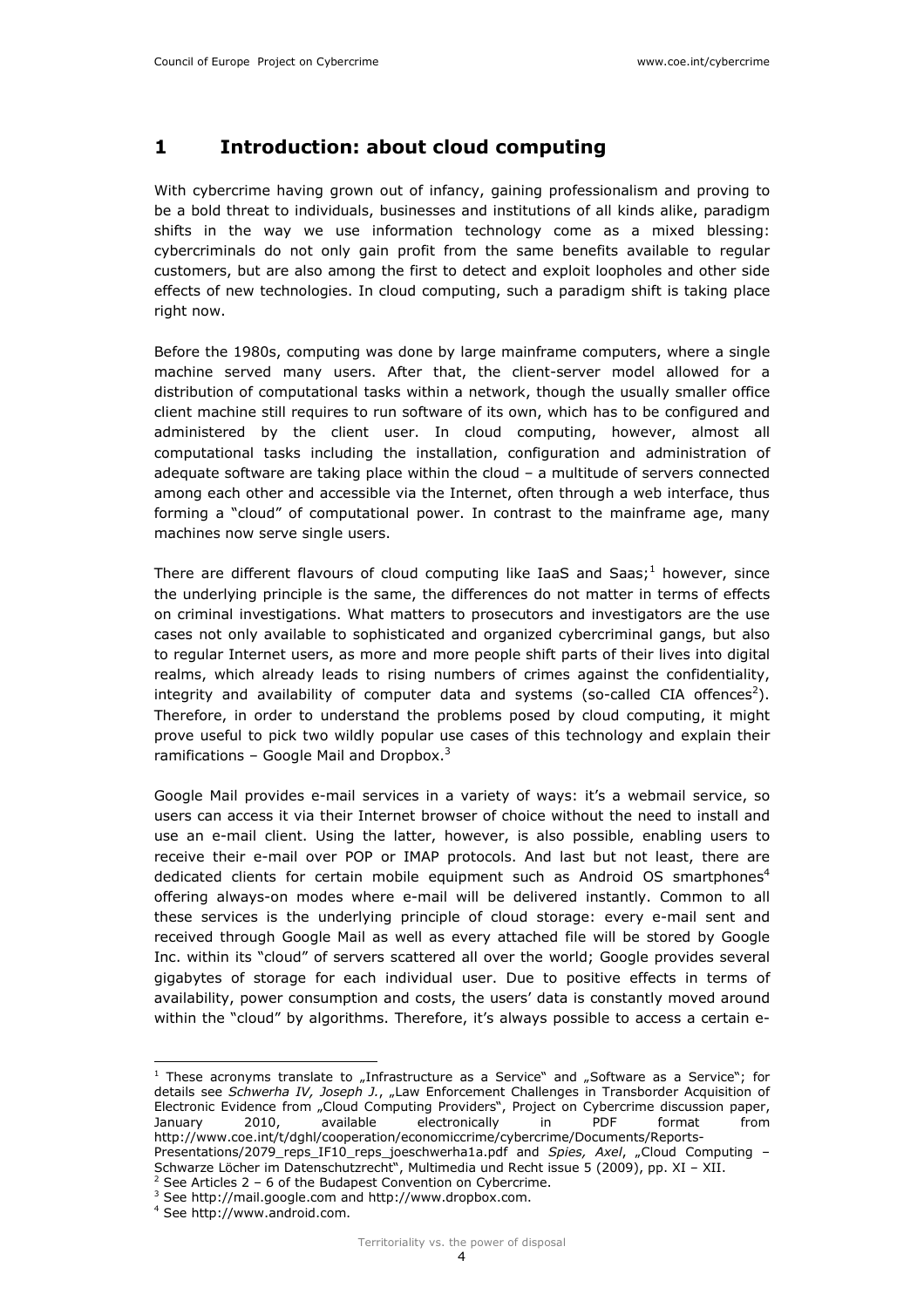mail message; however it's not possible to tell where exactly the data representing this certain message might be located.

Dropbox Inc. offers storage services for all kinds of files. Other than Google Mail, Dropbox limits free storage to 2 gigabyte, but users can pay for a premium account and, depending on their monthly budget, use as much as 100 gigabytes to store files within their online folders. Dropbox, as well as many competitors offering similar online storage solutions, allows sharing of files with other people, either protected by a password or openly accessible, for other Dropbox users as well as for general Internet users without the need to have a Dropbox account themselves. Therefore, it's an ideal solution for many needs, being one of them to outsource the storage of important files a perpetrator does not want to be discovered in a police raid. Like Google, Dropbox uses servers in different countries to store their users' data, which is being moved around constantly to minimize costs and maximize availability. Once again, the files stored in Dropbox folders are accessible at any time, but their exact location at a certain point of time is practically indeterminable.

# 2 Effects on criminal investigations

The increasing use and opportunities of cloud computing services hold many challenges for legal practitioners, especially with respect to data protection policies.<sup>5</sup> However, the effects of cloud computing on the law enforcement community can be narrowed down to one essential aspect of criminal investigations: the acquisition of evidence. While there are some beneficial developments, the loss of location is likely to cripple cybercrime investigations at a very early stage.

## 2.1 The loss of location

As explained above, data in the clouds is constantly shifted from one server to the next, moving within or across different countries at any time. Also, data in the clouds might be mirrored for security and availability reasons, and therefore could be found in multiple locations within a country or in several separate countries. Due to this and to cached versions of data, not even the cloud computing provider might know where the sought-after data is exactly located.<sup>6</sup> Thus, one could say that location as a constant applicable to all tangible objects and having been applied to intangible data objects ever since the Internet became popular as well, has ceased to function under the conditions of cloud computing.

Location, however, is of prime importance to deduct the applicable jurisdiction in order for law enforcement authorities to gain access to a certain object other than publicly accessible information, such as text on a web page, especially if coercive powers are needed to retrieve the object. This comes as a consequence to the international legal principle of territorial sovereignty which sets forth that no state may enforce its jurisdiction within the territory of another sovereign state.<sup>7</sup>

If cloud computing were only to cause serious delays and complicate the process of determining the sovereign state to which law enforcement authorities would have to turn to for mutual assistance and cooperation concerning an ongoing investigation, the

<sup>5&</sup>lt;br>
<sup>5</sup> See for example *Weichert, Thilo*, "Cloud Computing und Datenschutz", available online from https://www.datenschutzzentrum.de/cloud-computing/; Spies, Axel, "Cloud Computing – Schwarze Löcher im Datenschutzrecht", Multimedia & Recht (MMR) issue 5 (2009), pp. XI – XII.

<sup>&</sup>lt;sup>6</sup> See Schwerha IV, Joseph J., Project on Cybercrime discussion paper, January 2010, loc. cit., pp. 9 – 10; Nägele, Thomas/Jacobs, Sven, "Rechtsfragen des Cloud Computing", Zeitschrift für Urheber- und Medienrecht (ZUM, 2010), pp. 281 – 292 (289).

<sup>7</sup> Generally on the principle of territoriality Stein/von Buttlar, Völkerrecht, Cologne, 11th ed. 2005, pp. 186 – 196; Ipsen, Knut, Völkerrecht, Munich, 5th ed. 2004, pp. 310 – 318.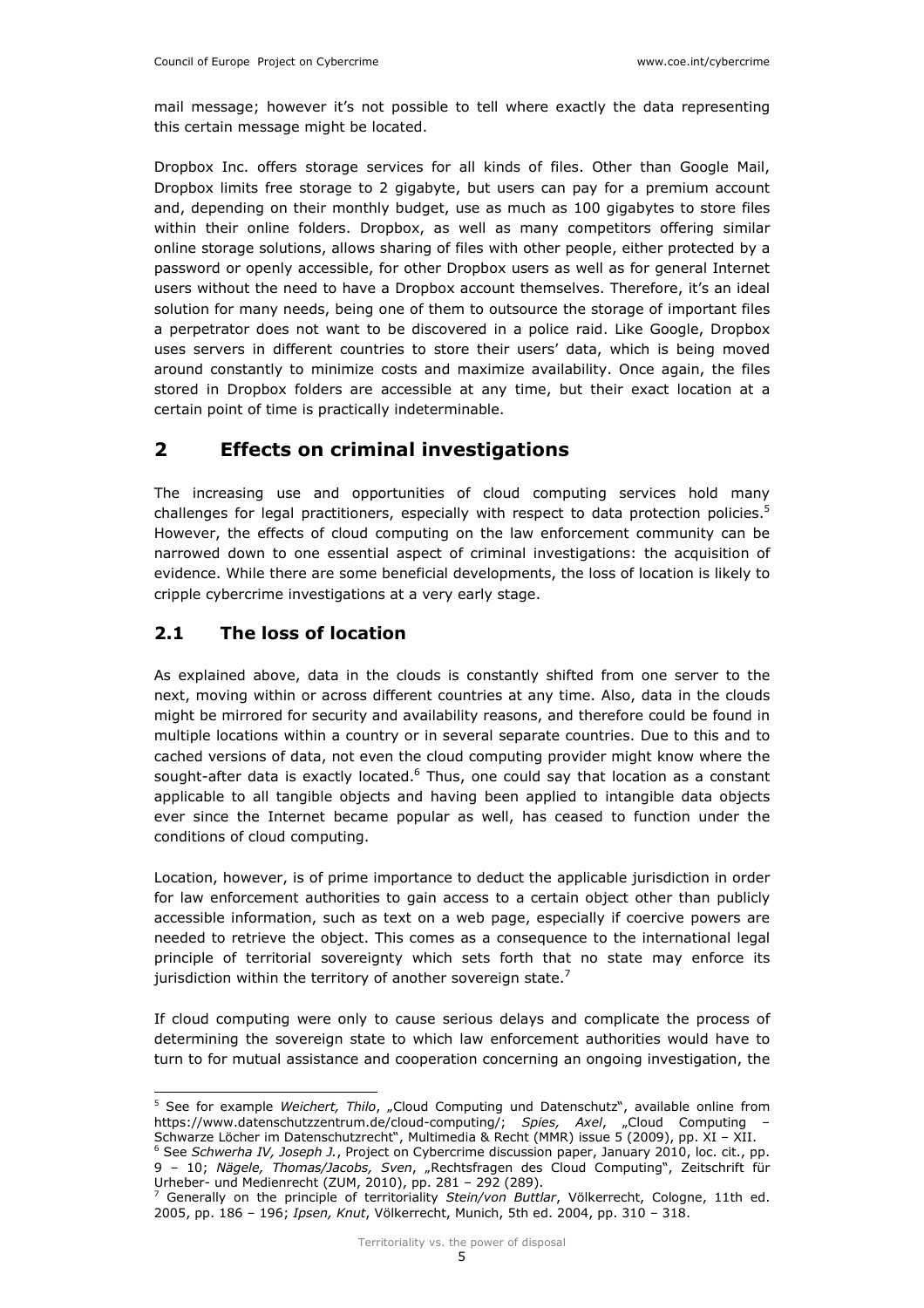principle of territoriality could be obeyed nonetheless. However, since the location of data often cannot be determined at a given time nor predicted for a given time in the future by law enforcement authorities, the determination of jurisdiction concerning data in the clouds would be based on coincidence; and utilizing the help of cloud computing providers before determining data location could lead to forum shopping. Both outcomes hardly fit the needs of the rule of law in criminal proceedings. In finding viable solutions for investigations in the clouds, it might therefore prove fruitful to think beyond the principle of territoriality.<sup>8</sup>

## 2.2 Benefits

i<br>I

In spite of the confusion concerning location and jurisdiction outlined above, the rise of cloud computing also creates beneficial effects for law enforcement authorities that should not be left unconsidered: Since cloud computing applications allow for a greater flexibility in workflows of all kinds, many individuals as well as cybercriminals embrace the opportunities that services like Google Mail and Google Docs, Dropbox or Evernote<sup>9</sup> are offering. Hence, information that without cloud computing services might have

- $\triangleright$  been stored on easy to conceal media such as tiny memory cards or flash drives in all kinds of unsuspicious hardware such as navigation devices;
- $\triangleright$  required physical access to obtain for future use as evidence;
- $\triangleright$  never been created in the first place

is likely to be created, stored and found within the clouds and thus easily accessible at a technical level. Provisions for the extended search and seizure of computer data on connected systems such as Article 19 paragraph 2 of the Budapest Convention on Cybercrime of the Council of Europe $10$  already grant access to files that can be accessed and obtained lawfully from a computer which itself must be subject to a lawful search:

Article 19 – Search and seizure of stored computer data

2 Each Party shall adopt such legislative and other measures as may be necessary to ensure that where its authorities search or similarly access a specific computer system or part of it, pursuant to paragraph 1.a, and have grounds to believe that the data sought is stored in another computer system or part of it in its territory, and such data is lawfully accessible from or available to the initial system, the authorities shall be able to expeditiously extend the search or similar accessing to the other system.

However, Article 19 paragraph 2 of the Convention refers to computer systems or parts of it that are located within the territory of the respective authority's state only.

A good example for such beneficial effects can be found in a FBI spam case against Pulse Marketing, where agents were able to obtain incriminating spreadsheets the

<sup>&</sup>lt;sup>8</sup> This issue has been brought up by scholars past and present, see e.g. Sussmann, Michael A., "The Critical Challenges From High-Tech And Computer-Related Crime At The Millenium", 9 Duke Journal of Comp. & Int'l L.  $451, 454 - 455$  and  $470 - 473$  (1999); Schwerha IV, Joseph J., Project on Cybercrime discussion paper, January 2010, loc. cit., pp. 18 - 19. See also below section 3.

<sup>&</sup>lt;sup>9</sup> Evernote is a cloud-based and highly sophisticated notebook, accessible via the web, client software and multible portable devices such as iPhone or Android smartphones, see http://www.evernote.com.

 $10$  This clause has already been implemented in some countries, e.g. in Germany in Section 110 subsection 3 of the German Criminal Procedure Code (Strafprozessordnung, StPO).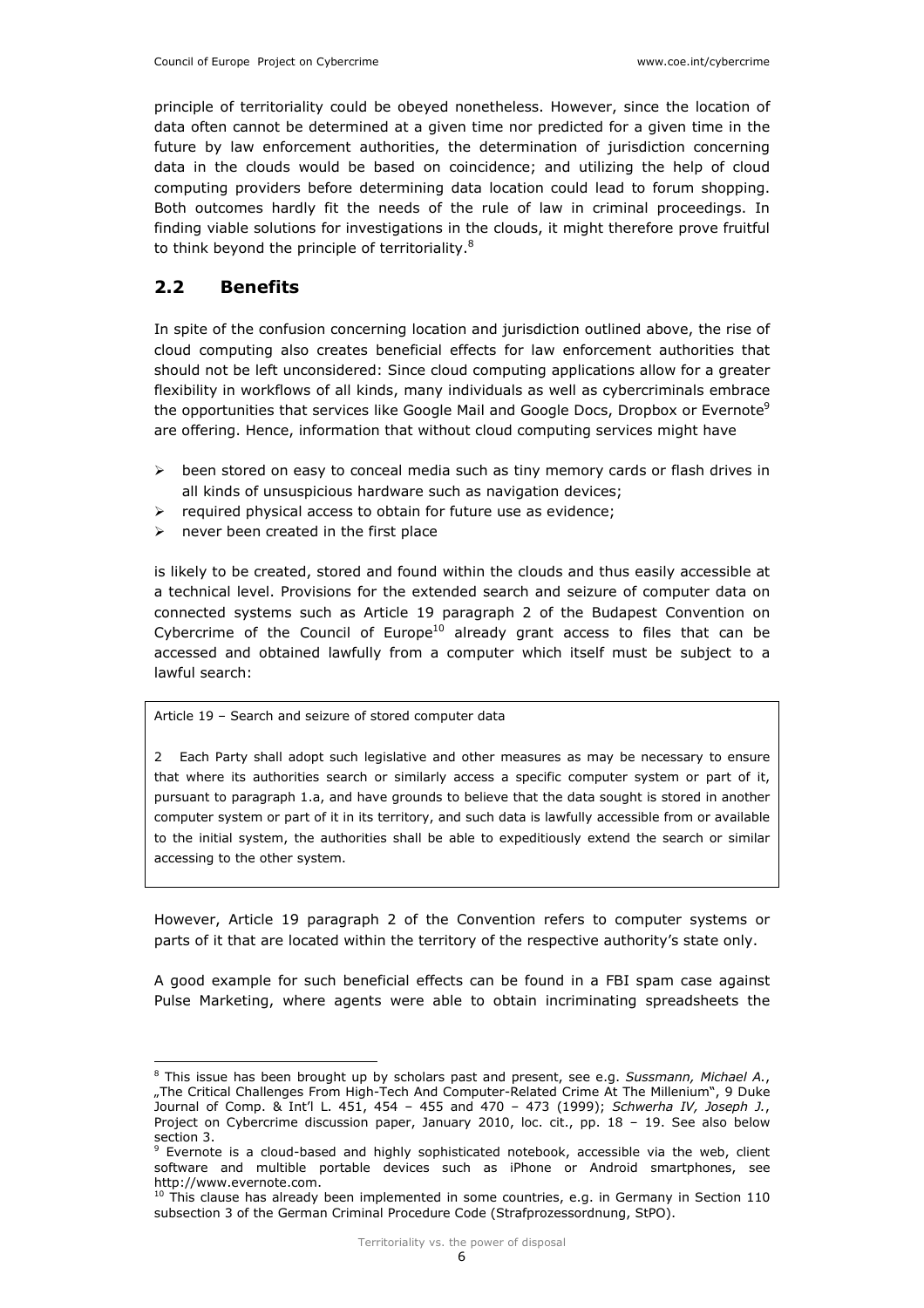perpetrators worked on in a collaborative way through Google Docs.<sup>11</sup> Although, in this case, it obviously was possible to apply U.S. federal jurisdiction by the local authorities, clearly the development of a general principle on access to data of unknown location within the Budapest Convention framework would better serve the needs of law enforcement authorities worldwide and Internet users alike.

# 3 How to deal with the loss of location

So far it has been shown that location is not a factor to which legal strings can be attached when dealing with data in the clouds. Simply not being able to access vital evidence due to uncertainty about the applicable jurisdiction is not an option, however, since the states' mandate and obligation to prosecute crimes in cyberspace is of the utmost importance not only to victims, but also to stakeholders at a private and institutional level within national as well as international contexts. Therefore, different approaches need to be evaluated. This report will have a closer look at existing options as well as models in comparable legal fields and try to develop a different approach beyond the principle of territoriality.

## 3.1 Existing solutions

## 3.1.1 Access with consent – Article 32 lit. b CCC

The Budapest Convention on Cybercrime already features a legal principle which overrules location as a legal connecting factor: Consent. Article 32 of the Budapest Convention states:

Article 32 – Trans-border access to stored computer data with consent or where publicly available

A Party may, without the authorisation of another Party:

a access publicly available (open source) stored computer data, regardless of where the data is located geographically; or

b access or receive, through a computer system in its territory, stored computer data located in another Party, if the Party obtains the lawful and voluntary consent of the person who has the lawful authority to disclose the data to the Party through that computer system.

After implementing the Convention on Cybercrime, a country's authorities are enabled to look into and secure data for later use as evidence as long as they act with consent of the person who has the lawful authority for such disclosure, even if the data is not located within the authority's territory. The person with lawful authority to disclose the sought data does not necessarily have to be the suspect or another individual person; it can also be a legal entity – the cloud computing provider, for example.<sup>12</sup> It is understood that the requested person is physically on the territory of the investigating authority when consenting.

However, regarding the utilization of Article 32 lit. b of the Convention within the cloud computing scenario, there are two major flaws: First, even if the consent does not have to be obtained from the least likely person to voluntarily agree - the suspect -, the cloud computing provider might side with its clients, ranking data protection and privacy higher than criminal investigations, thus making coercive powers and time-

i<br>I  $11$  See Poulsen, Kevin, Wired Magazine: http://www.wired.com/threatlevel/2010/04/cloudwarrant/ (last accessed in August 2010).

 $12$  See Schwerha IV, Joseph J., Project on Cybercrime discussion paper, January 2010, loc. cit., p. 18.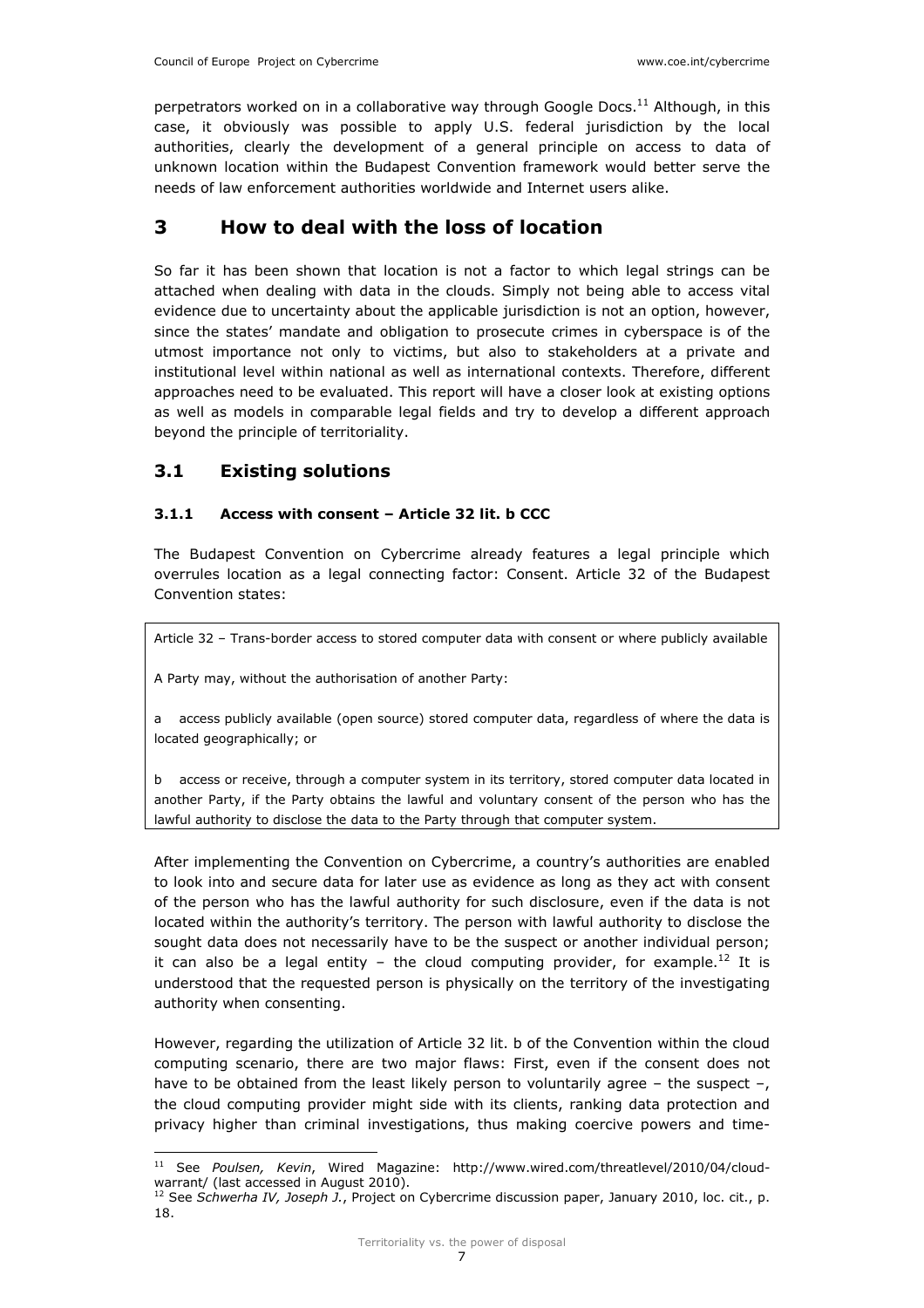consuming mutual legal assistance necessary; the cloud computing provider also might not even have the lawful authority to disclose, depending on applicable data protection provisions. Second and more obvious, the data might to a certain extent of probability not be located within the territory of any Party to the Convention.

In fact, if it is not possible to determine the location of the data sought, using Article 32 lit. b of the Budapest Convention in an investigation might even be considered a procedural error. Therefore, consent as a legal connecting factor currently does not make up for the loss of location; Article 32 lit. b of the Budapest Convention can only be applied if the data location is known.

#### 3.1.2 Exceptions from the principle of territoriality

International criminal law does not only know the principle of territoriality – which is the main legitimate connecting factor for the exercise of sovereign power –, but also exceptions from it such as the effects principle, the flag principle and the principle of nationality.<sup>13</sup> Since the territoriality principle is the main obstacle for investigating actions within the clouds, given exceptions might prove helpful in finding an approach to obtain critical data from cloud computing providers. However, most of these exceptions are tailored to serve the needs of substantive criminal jurisdiction, i.e. to determine a state's right to and responsibility for a criminal prosecution, subsequent trials and punishment. With respect to cloud computing as a challenge to the prosecution of cybercrime, the authorities of the prosecuting state usually already have assumed jurisdiction. Therefore, the question to be targeted isn't whether or not a crime can be prosecuted within a certain country at all, but whether or not certain procedural actions can be taken regardless of location. Thus, the effects principle as well as other factors used to prioritize conflicting jurisdictional claims<sup>14</sup> can be safely ruled out as model legal connecting factors for data in the clouds, leaving the flag principle and the principle of nationality as possible templates for a new approach to determine access to such information.

#### 3.1.2.1 Flag principle

i<br>I

The flag principle basically states that crimes committed on ships, aircraft and spacecraft are subject to the jurisdiction of the flag state, regardless of their location at the time of the crime.<sup>15</sup> It is also reflected in the Budapest Convention on Cybercrime.<sup>16</sup> Although it ties jurisdiction to a physical source – the respective ship or craft – the flag principle allows for procedural actions taken regardless of location since the moveable flagged object is perceived as an extension to the territory of the flag state.

In order to possibly make this idea fruitful for the cloud computing scenario, one has to bear in mind that the clouds might not be the actual place where a crime has been committed. Another conceptual difference is the absence of a physical source, as the location of the physical storage media is unknown and the sought-after data itself is not a physical object. However, there is also some commonality: Like an aircraft in flight, a ship on the high seas or a spacecraft in transit, data in the clouds is constantly moving. And via the use of metadata, the origin of data might be deducible in some cases, thus establishing a "flag state" to tie the data to  $-$  this is the case with geo-

<sup>&</sup>lt;sup>13</sup> See Ambos, Kai, Internationales Strafrecht, Munich, 2nd ed., 2008, pp. 24 - 26.

 $14$  See e.g. Brenner, Susan W., "Cybercrime Jurisdiction", Crime Law Soc Change, issue 46 (2006), pp. 189 – 206 (198 – 206).

<sup>&</sup>lt;sup>15</sup> See Ambos, Kai, Internationales Strafrecht, Munich, 2nd ed., 2008, pp. 32 - 36 for more on the flag principle.

<sup>&</sup>lt;sup>16</sup> See Article 22 Paragraph 1 lit. b, c of the Convention.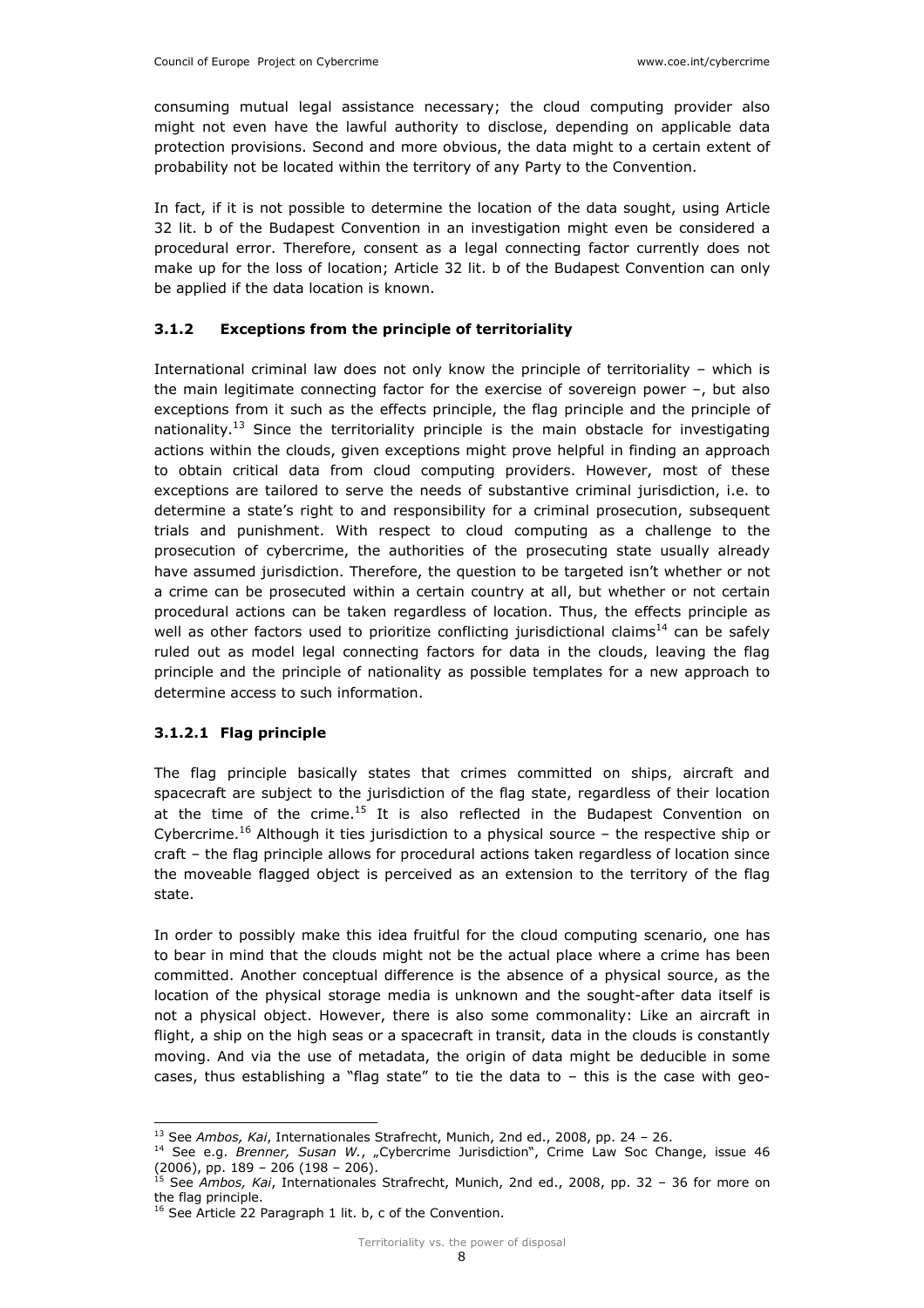tagged pictures, for example, and documents might be geographically allocated by metadata hinting towards localized software used for their creation.

Unfortunately, however, this information will not be revealed unless an investigator is actually allowed to look into the data – unlike flags on ships etc., which can be easily spotted and identified. Therefore an approach that would grant the "flag state" of sought-after data access to information stored in the clouds for means of criminal investigations would be flawed from the beginning. Also, in the not unlikely event of a failure to allocate data to any country, a flag principle approach would be of no use; the same is true for cybercrime investigations involving information that might have been created in more than one country by mobile or foreign perpetrators. To sum things up, the flag principle does not provide a viable solution to circumvent the principle of territoriality for access to data in the clouds.

#### 3.1.2.2 Principle of nationality

Another way to circumvent territorial issues can be found within the principle of nationality. It uses the nationality of the perpetrator as legal connecting factor to establish criminal jurisdiction<sup>17</sup> and is based on the principle of "aut dedere, aut iudicare", which is also reflected in the Budapest Convention on Cybercrime.<sup>18</sup>

Using nationality as legal connecting factor to establish access to data in the clouds, however, faces some serious concerns: On the one hand, perpetrators in a cybercrime case might easily be foreign nationals, as cybercrime is transnational and there is no need for physical proximity.<sup>19</sup> On the other hand, nationality is not a quality attributable to data. It is an attribute of an individual person; therefore, the need to connect individual persons  $-$  e.g. a perpetrator  $-$  to sought-after data is yet to be fulfilled. Nationality as an attribute cannot accomplish that requirement.

### 3.1.3 Models from maritime and space law?

Although composed of machinery and millions of miles of cable infrastructure physically tied to different territories all around the world, many describe the Internet as a truly transnational medium denying any bounds and borders, thus forming a space distinguishable from physical territories;<sup>20</sup> the very same comprehension are strongly reflected in the wording "cyberspace". Based on this understanding of a global cyberspace, it seems reasonable to extend the search for comparable legal models to maritime and space law. Both the high seas and outer space are subject to international law and treaties instead of the principle of territoriality to determine jurisdiction. Under the conditions of cloud computing, the loss of location leaves data in the clouds in the same non-territorial state where things on the high seas and in outer space are.

Aboard ships and spacecraft, the flag principle applies, which has been dismissed above as insufficient to deal with the specific problems of investigations in cloud computing environments. $^{21}$  International treaties regulating the exploration and use of outer space, the liability for damages and the return of astronauts etc. $^{22}$  do not

 $21$  See above 3.2.1.2.

i<br>I  $17$  See Ambos, Kai, Internationales Strafrecht, Munich, 2nd ed., 2008, pp. 36 - 46 for more on the principle of nationality.

 $18$  See Article 22 paragraph 1 lit. d of the Convention.

 $19$  See Brenner, Susan W., "Cybercrime Jurisdiction", loc. cit., p. 194.

<sup>&</sup>lt;sup>20</sup> See for example Rossnagel, Alexander, "Weltweites Internet – globale Rechtsordnung?", Multimedia und Recht (MMR), issue 1 (2002), pp. 67 – 71 (70).

 $22$  See e.g. the United Nations Treaty on Principles Governing the Activities of States in the Exploration and Use of Outer Space, including the Moon and Other Celestial Bodies (General Assembly resolution 2222 (XXI), annex) - adopted on 19 December 1966, opened for signature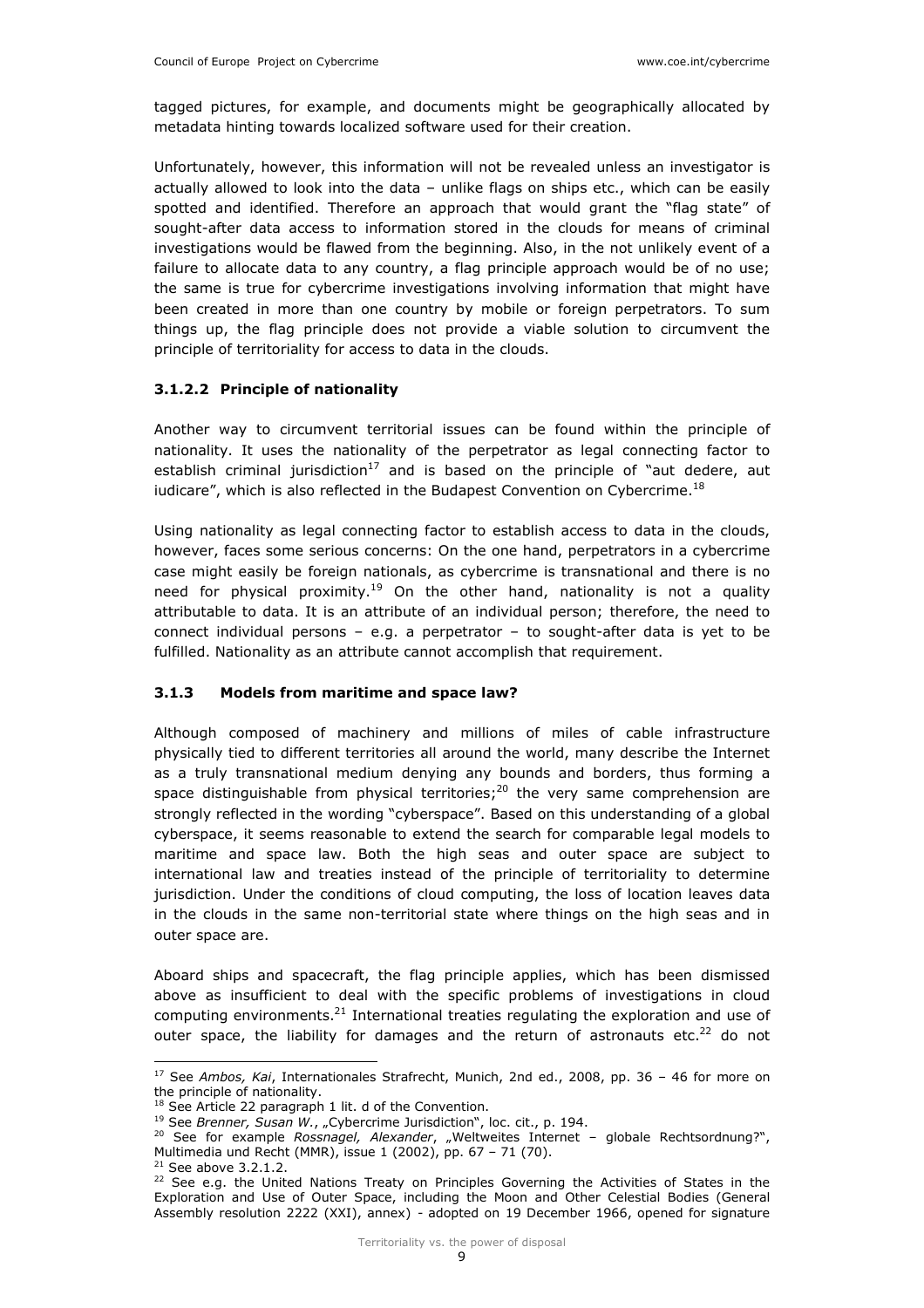explicitly provide for criminal jurisdiction besides the flag principle, which in space is tied to the registration state of space objects where crimes occur rather than to flags.<sup>23</sup> Additionally, the International Space Station Agreement specifies in Article 22 that criminal jurisdiction within the ISS – currently the only manned station in outer space that is not a spacecraft – shall be determined partly by the flag principle (referring to the state of registry of each component) and partly by the principle of nationality, as states are supposed to consult each other and reach an agreement on criminal jurisdiction in case a national of one ISS partner state inflicts damage on a national of another ISS partner state. Unfortunately, and probably due to the rare likelihood of such an event, there are no regulations to be found dealing with criminal procedure and jurisdiction for crimes committed outside ships, space stations or spacecrafts<sup>24</sup>. Therefore, maritime and space law does not provide for a model solution to cover the loss of location in cloud computing other than the previously examined principles.

## 3.2 An approach beyond territoriality

As neither the existing solution of access with consent nor general principles of international law measure up to the specific challenge created by the loss of location, it's time to ask what would have to be the qualities of an alternative approach to the problem. Based on the findings above, it should be important to choose a legal connecting factor that can be attributed to data and verified before actually accessing the sought-after data. Second, as most states will obviously be very reluctant to accept the (possible) exercise of foreign coercive measures within their sovereign territory, an alternative approach should concentrate on procedural measures that do not involve coercive powers. And finally, conditions and safeguards should be considered, e.g. to restrict such measures to exigent cases<sup>25</sup> and to ensure that the fundamental rights of suspects and third parties are respected properly.

#### 3.2.1 Power of disposal as legal connecting factor

The Millenium", loc. cit., p. 470 – 471.

A legal connecting factor that meets the criteria mentioned above can be found in the power of disposal. The formal power of disposal connects any data to the person or persons that obtain sole or collaborative access and that hold the right to alter, delete, suppress or to render unusable as well as the right to exclude others from access and any usage whatsoever. The formal power of disposal is also recognized as legally protected interest of Article 2 (Illegal Access) and Article 4 (Data Interference) of the Budapest Convention on Cybercrime. It therefore not only represents a well-known and manageable legal parameter, but – being a parameter of informatics as well – can actually be used to tie procedural measures to certain files, accounts or any other individual group of data. Last but not least, it is completely detached from location parameters of any kind.

i<br>I on 27 January 1967, entered into force on 10 October 1967; the Agreement on the Rescue of Astronauts, the Return of Astronauts and the Return of Objects Launched into Outer Space (resolution 2345 (XXII), annex) – adopted on 19 December 1967, opened for signature on 22 April 1968, entered into force on 3 December 1968; and the Convention on International Liability for Damage Caused by Space Objects (resolution 2777 (XXVI), annex) – adopted on 29 November 1971, opened for signature on 29 March 1972, entered into force on 1 September 1972.

<sup>&</sup>lt;sup>23</sup> See Hermida, Julian, "Crimes in Space", Annals of Air and Space Law, Vol. XXXI (2006), pp. 1 -19 (6).

 $24$  See Meyer, Alex, Straftaten im Weltraum, Thessaloniki, special reproduction, 1966, pp. 3 – 22.  $25$  This has been suggested by way of an exception to the principle of territoriality, see Schwerha IV, Joseph J., Project on Cybercrime discussion paper, January 2010, loc. cit., p. 18, citing also Sussmann, Michael A., "The Critical Challenges From High-Tech And Computer-Related Crime At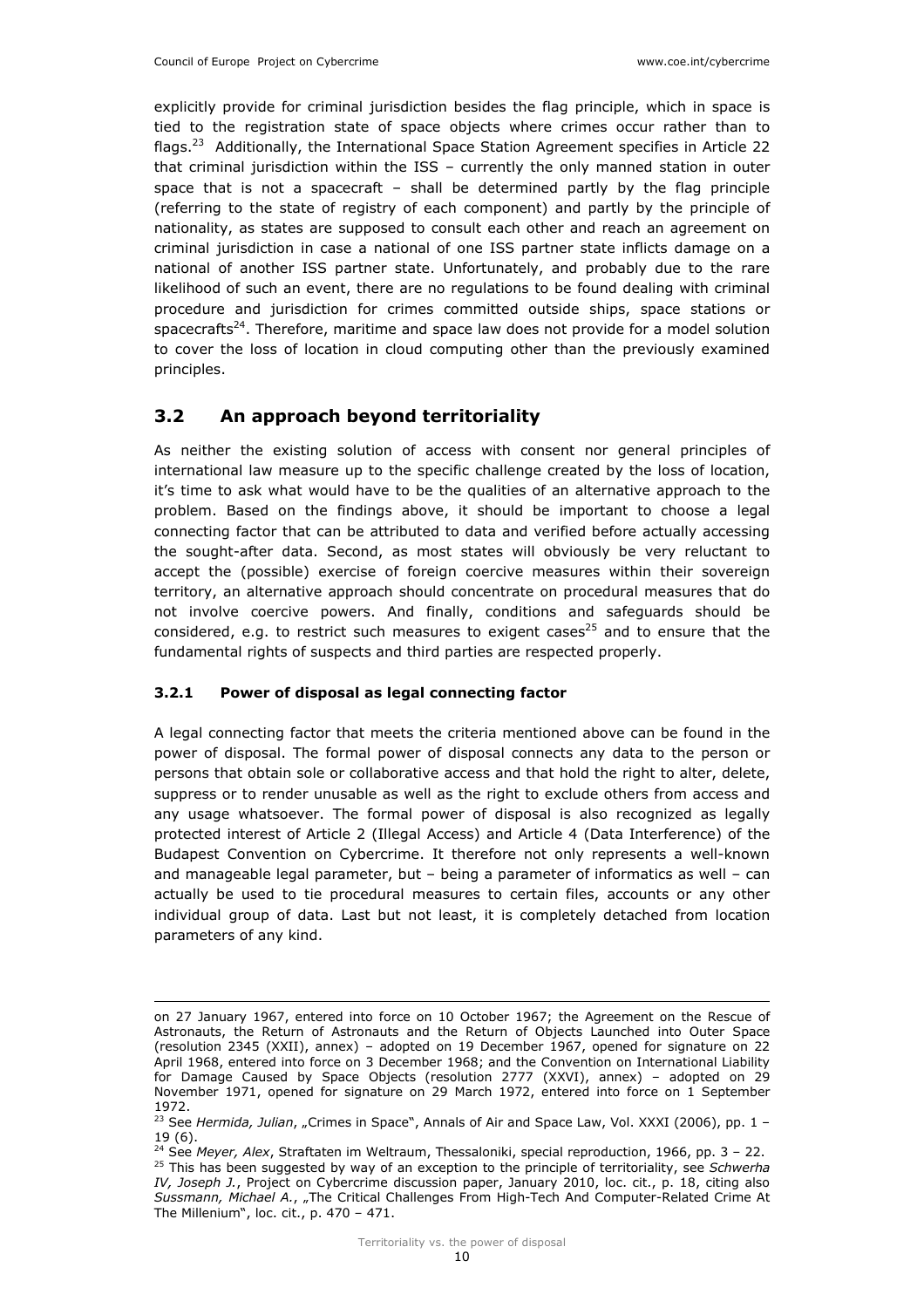However, using the formal power of disposal as legal connecting factor in a manner that allows for verification and steers clear of the need for coercive measures toward cloud computing providers necessitates an intermediary object which can function as an identifying key. Typically, access to computer data requires authenticating credentials, e.g. combinations of usernames and passwords. This is especially true for cloud computing services, since providers have to store data of millions of users separately while having to maintain allocation. Therefore, authenticating credentials are perfectly suited to serve as intermediary object that can be subject to measures defined by law.

A regulation based on the power of disposal approach might then stipulate that access to stored computer data is possible regardless of where the data is located, if certain cumulative requirements are met, e.g.

- $\triangleright$  the location of the sought-after data has to be unknown or at least uncertain due to the use of cloud computing technology (which should be replaced by a short yet precise definition);
- $\triangleright$  access can be established by the sole usage of proper authenticating credentials;
- those very credentials have to belong to or be used by a suspect;
- $\triangleright$  the credentials have to be obtained in a lawful manner;
- $\triangleright$  no help from the cloud computing provider is to be sought;
- $\triangleright$  the suspect is either physically on the territory of the investigating authority or of the same nationality.<sup>26</sup>

Whether to include access to a third party's accounts by use of that third party's credentials for certain reasons or to go into detail about chain of custody measures might also be debated, but would not be constituent factors for such a regulation. From a practical point of view, a regulation based on the power of disposal approach would enable law enforcement authorities to access a suspect's data within the cloud in a feasible manner. The respective authority would only have to legally obtain the user and password combination and be able to prove that additional requirements are met.

### 3.2.2 Additional conditions and safeguards

As much as the power of disposal approach brings feasibility for law enforcement authorities, it is suited to infringe upon the rights of suspects and/or third parties: it might, for example, not seem appropriate to enable law enforcement authorities to look into an Evernote or Dropbox account and thus to read intimate thoughts of someone who has been pressed charges against due to an alleged defamation or political speech.<sup>27</sup> Also, data stored in the cloud usually can be classified as content data; the contents of telecommunicative actions, however, receive special fundamental protection in many countries. Logging on to a Googe Mail account, for example, would infringe the right to telecommunication secrecy provided in Germany by Article 10 paragraph 1 of the German Constitution (Grundgesetz, GG). If done in a covert manner instead of openly, such an infringement usually requires a judge's decision beforehand.

In order to alleviate the possible effects on fundamental rights, additional conditions and safeguards should be considered. Such conditions and safeguards could be

i<br>I <sup>26</sup> These references to the traditional territorial and active personality principles of general criminal jurisdiction might prove useful in reaching a consensus on establishing such a measure.  $27$  One could consider limiting the scope of this provision to conduct as defined in articles 2 to 9 of the Budapest Convention as well as serious offences committed by means of a computer system.